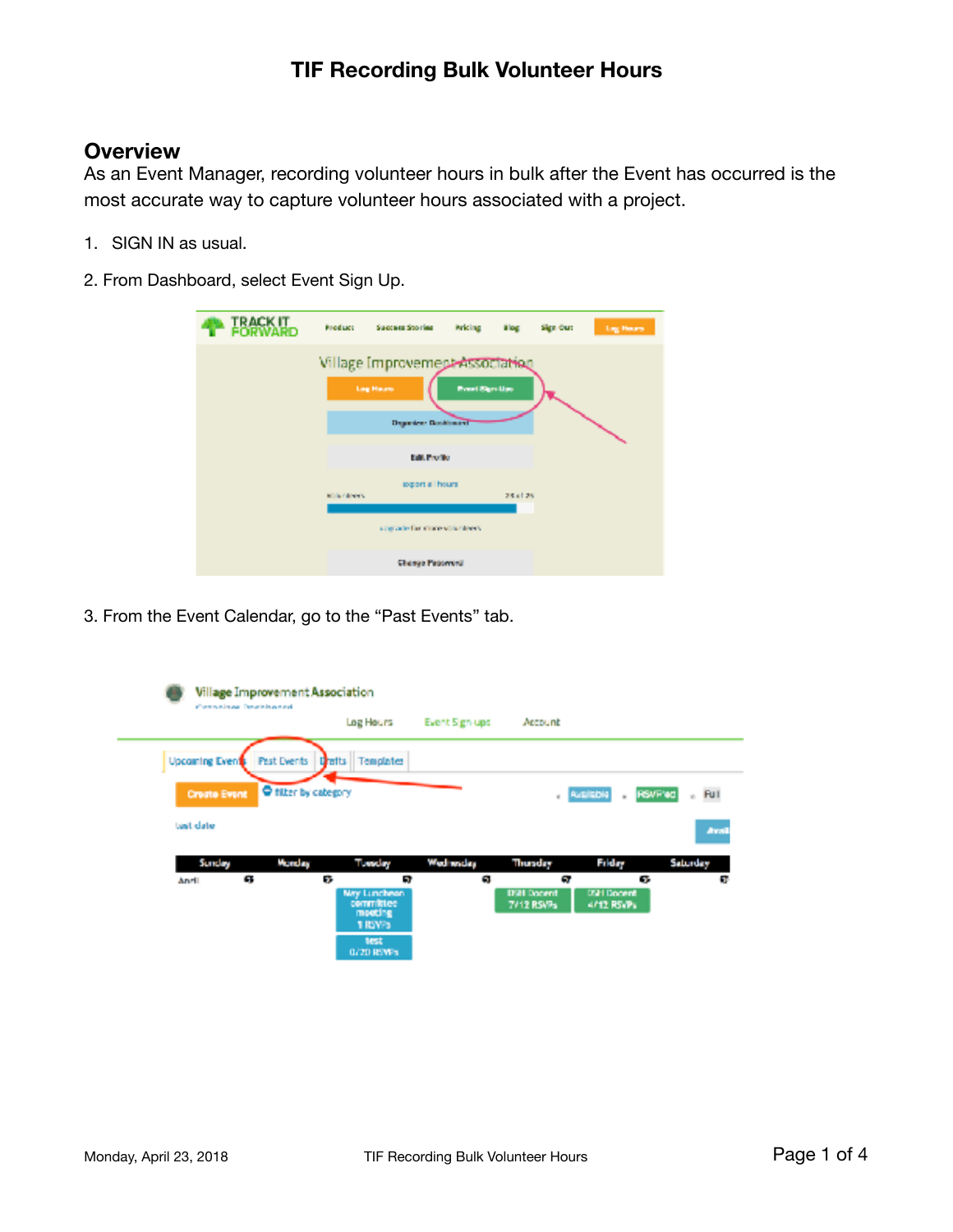- 4. From the Past Events listing, find the Event needed to record volunteer hours.
	- Select the blue "Verify" button to confirm all attendees listed represent is accurate.
	- A green "Logged" button indicates an attendee/s has already recorded their hours for this Event.
	- If changes are needed, select the Event name link to go to the Event Summary screen.
	- Add or remove volunteer names as needed before recording any volunteer hours.
	- If your own hours as Event Manager will be recorded under the same Activity as all other attendees, remember to add your own name to the volunteer list.
	- If your own hours will be recorded in a different Activity, such as Chairman instead of Volunteer, a separate individual entry will be required.

| <b>Village Improvement Association</b><br>Organizer Deshboard    |                                                   |                      |             |                                   |               |
|------------------------------------------------------------------|---------------------------------------------------|----------------------|-------------|-----------------------------------|---------------|
|                                                                  | Log Hours                                         | Event Sign-Los       | Account     |                                   |               |
| Upcoming Everla   Past Events                                    | <b>Oralta</b> Templetes Export<br>×<br>Completed. | <b>Windy</b><br>- 19 | Lig Hours B | Allendolf/Togged<br>F.            | Not When help |
| Sunday, April 22, 2018<br><b>DSH Publicity Committee Meeting</b> |                                                   |                      |             | <b>Vorth</b><br>1/4 skills logged | Lagged        |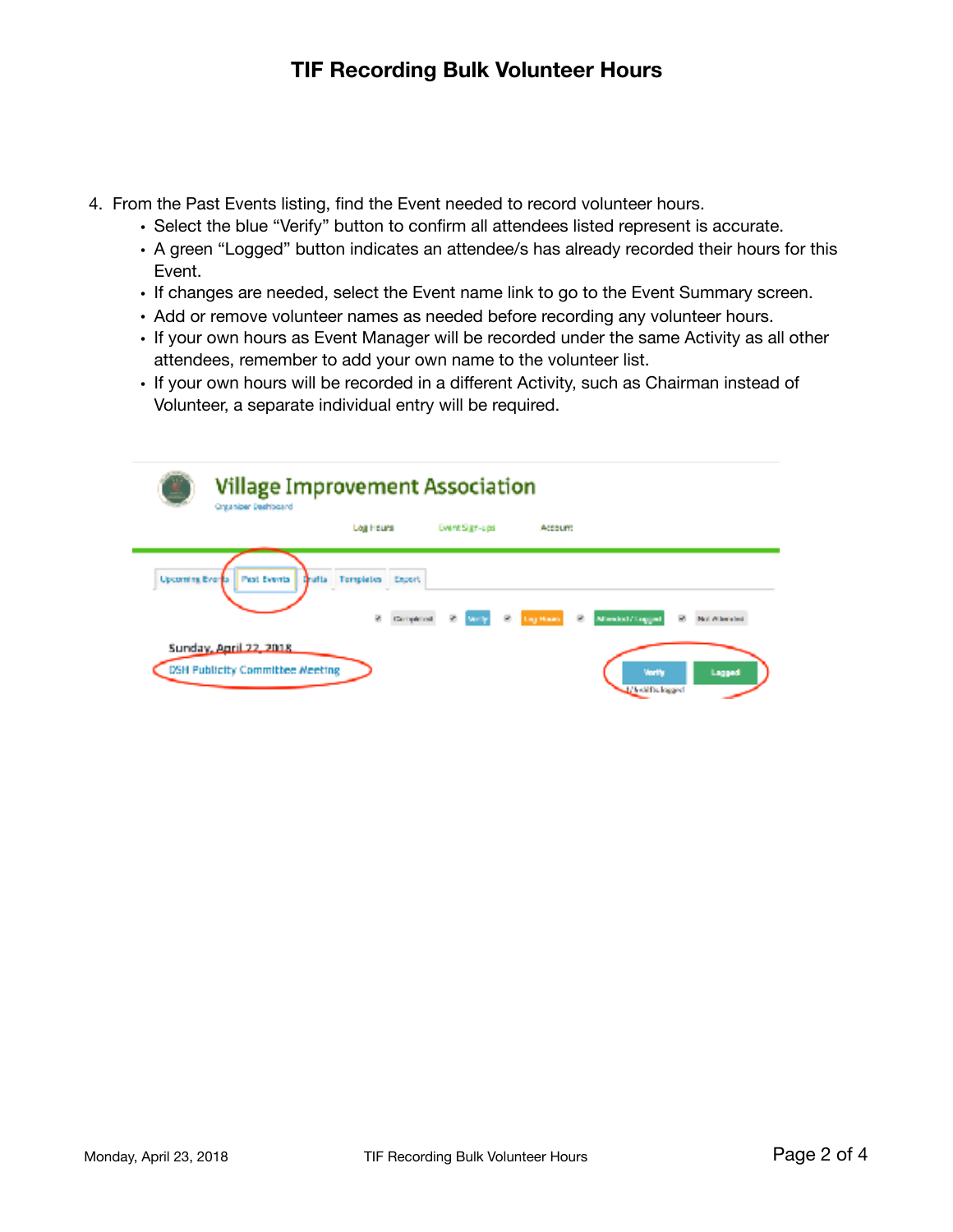- 5. On the Verify Hours screen,
	- A. Hours:
		- Note that the hours opposite each attendee name have been calculated based on the duration of the meeting. If the meeting length needs to be adjusted
		- Each hour entry can be changed on the Verify Hours screen OR
		- The original Event can be edited to change the length of the meeting, shorter or longer, by returning to the Event Summary screen.
		- Note that any hours already logged by an individual attendee are clearly shown and will not be updated again during the bulk log hours process.
		- An additional 1/2 is automatically added to each entry for travel.
	- B. Activity: Select the Activity to be used for hours recording from the list of possible Activities.
	- C. Date Volunteered: confirm meeting date.
	- D. GIK: Any \$ amount entered here will be recorded on each attendee hour log entry.
	- E. Notes: Any information entered here will be recorded on each attendee hour log entry.
- 6. Select the yellow "Log Hours" button to complete the bulk hours update.

| A. | <b>Hours</b> | <b>Shift</b>                  | <b>Children</b>                                                 |
|----|--------------|-------------------------------|-----------------------------------------------------------------|
| z  |              | 10:00am - 12:00pm<br>Meeting  | Adams Karen                                                     |
| ,  |              | 10:00am - 12:00pm<br>Meeting  | Dannerhoj Romnie                                                |
|    | - approve    | 10:00am - 12:00pm<br>Mesting  | Grganizer Sherry<br>Logged a total of 2.5 hours for this event. |
| z  |              | 10:00am - 12:00pm<br>Meeting. | Protectield Lok                                                 |
| ,  |              | 10:00am - 12:00pm<br>Meeting  | Raynolds jo Ann                                                 |
|    |              | 0:00am - 12:00pm<br>Meeting   | Suchanek Carole                                                 |

D. OIK:

E. Notes:

04/22/2018

Gifts in Kind Dollars only

Logilloum